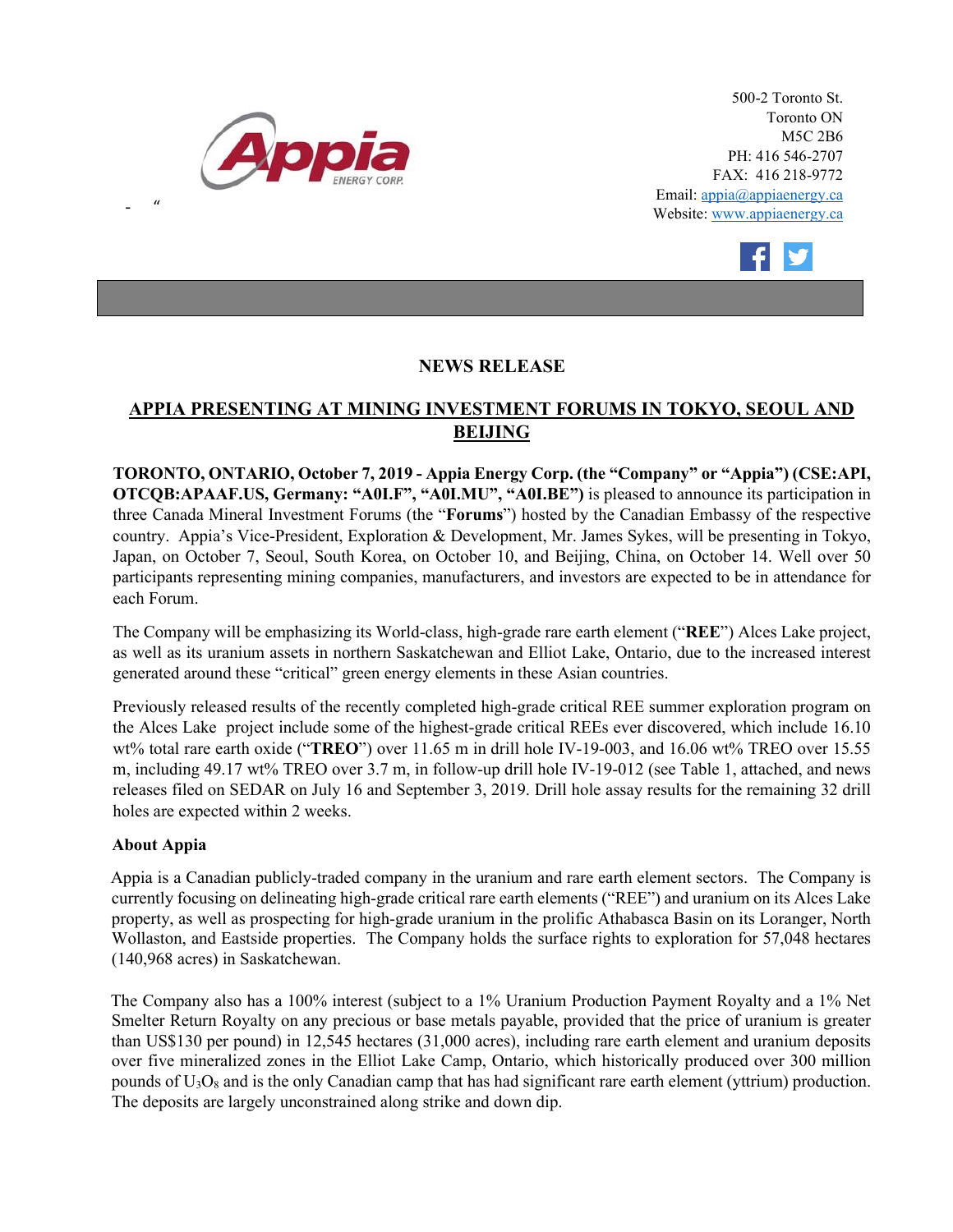Appia's technical team is directed by James Sykes, who has had direct and indirect involvement with over 550 million lbs.  $U_3O_8$  being discovered in five deposits in the Athabasca Basin.

Appia has 65.3 million common shares outstanding, 85.2 million shares fully diluted.

*Cautionary Note Regarding Forward-Looking Statements*: *This News Release contains forward-looking statements which are typically preceded by, followed by or including the words "believes", "expects", "anticipates", "estimates", "intends", "plans" or similar expressions. Forward-looking statements are not guarantees of future performance as they involve risks, uncertainties and assumptions. We do not intend and do not assume any obligation to update these forward- looking statements and shareholders are cautioned not to put undue reliance on such statements.* 

*Neither the Canadian Securities Exchange nor its Market Regulator (as that term is defined in the policies of the CSE) accepts responsibility for the adequacy or accuracy of this release.* 

For further information, please contact:

**Tom Drivas**, President, CEO and Director: (tel) 416-546-2707, (fax) 416-218-9772 or (email) [appia@appiaenergy.ca](mailto:appia@appiaenergy.ca) 

**James Sykes**, VP Exploration & Development, (tel) 306-221-8717, (fax) 416-218-9772 or (email) [jsykes@uraniumgeologist.com](mailto:jsykes@uraniumgeologist.com) 

**Frank van de Water**, Chief Financial Officer and Director, (tel) 416-546-2707, (fax) 416-218-9772 or (email) [fvandewater@rogers.com](mailto:fvandewater@rogers.com)